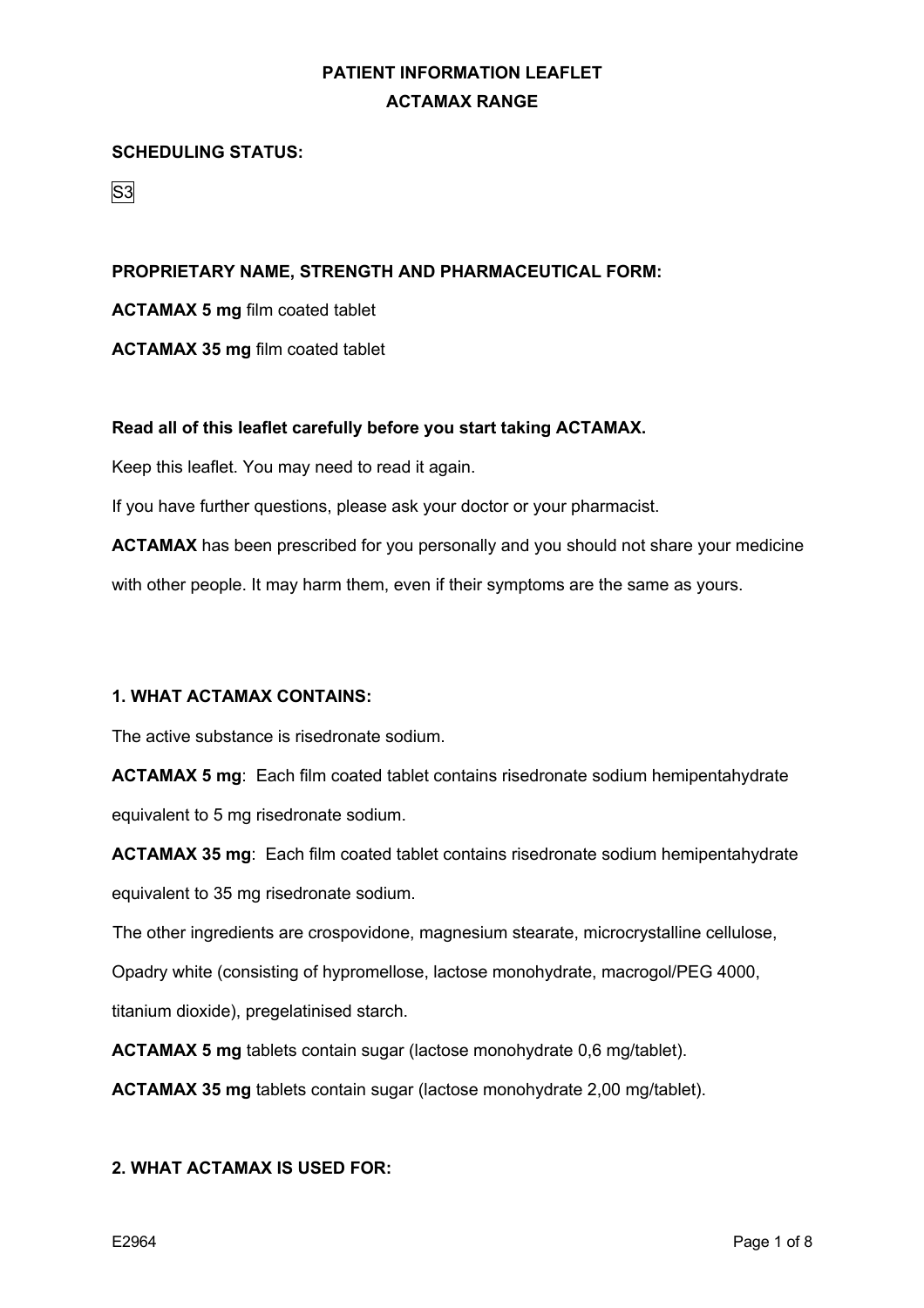**ACTAMAX** belongs to a group of medicines called bisphosphonates which are used to treat osteoporosis.

**ACTAMAX** is prescribed by medical practitioners to treat osteoporosis (thinning of the bone) in woman after menopause, in combination with calcium 500 – 1 000 mg per day. Your doctor will advise you, if in addition, you require vitamin D supplementation.

# **3. BEFORE YOU TAKE ACTAMAX:**

## **Do not take ACTAMAX:**

• if you are hypersensitive (allergic) to risedronate or to any of the other ingredients of

# **ACTAMAX** (see **WHAT ACTAMAX CONTAINS**)

- if you have been diagnosed with a condition called hypocalcaemia (deficiency of calcium in the blood)
- if you are suffering from severe kidney disease
- if you are pregnant or breastfeeding your baby (see **Pregnancy and breastfeeding)**.

## **Take special care with ACTAMAX:**

- if you are a very elderly patient (over the age of 80)
- If you have or have previously had problems with your throat, for instance you may have or have had pain or difficulty in swallowing food.
- if you have a history of stomach ulcers or indigestion
- immediately stop taking **ACTAMAX** tablets if you develop symptoms of oesophageal disease (such as difficulty or pain upon swallowing, retrosternal pain (pain behind the breastbone) or new or worsening heartburn) and consult your doctor
- if you have abnormal bone and mineral metabolism (for example lack of vitamin D, parathyroid hormone abnormalities, both leading to a low blood calcium level) as you may need to take additional calcium and vitamin D during treatment with **ACTAMAX**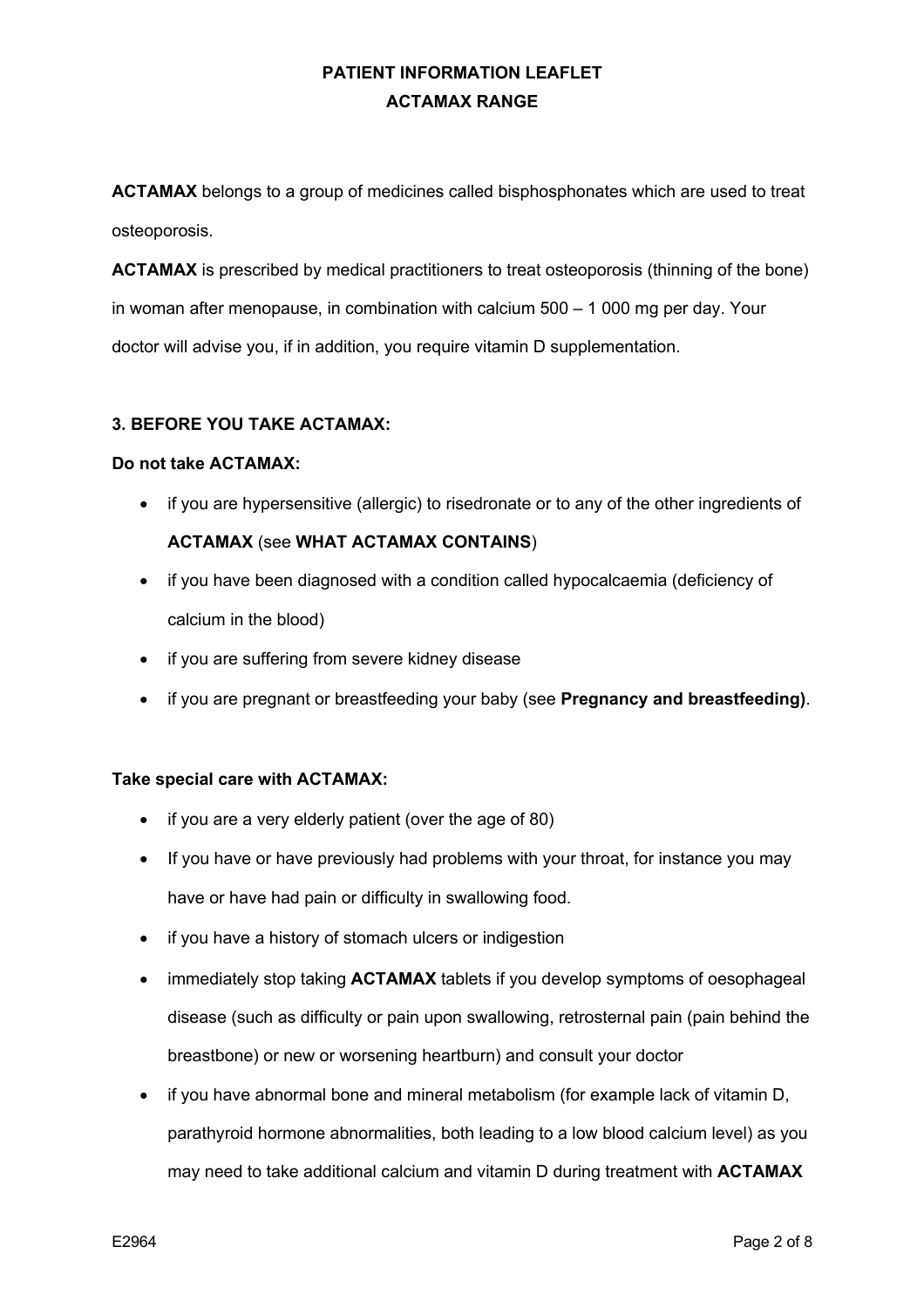if you are unable to stay in an upright position (sitting or standing) for at least 30 minutes

- if you take any food, drinks or medicines containing calcium, magnesium, iron and aluminium (such as antacids for heartburn, nutritional supplements) as these may interfere with how **ACTAMAX** works. These products should not be taken at the same time as **ACTAMAX** (see **Taking other medicines with ACTAMAX**)
- **ACTAMAX** should be taken first thing in the morning at least 30 minutes before any food, drink or any other medicine other than water. Failing this, **ACTAMAX** should be taken two hours either before or after the intake of any medicine, food or liquid
- if you have had or have pain, swelling or numbness of the jaw or a "heavy jaw feeling" or loosening of a tooth as your dentist will need to correct any of these problems before you start treatment with **ACTAMAX**
- if you are under dental treatment or need to undergo dental surgery, tell your dentist that you are being treated with **ACTAMAX**.

Your doctor may request tests to monitor your condition before and/or during treatment.

# **Taking ACTAMAX with food and drink:**

**ACTAMAX** tablets must always be taken at least 30 minutes before the first food, drink or any other medicine of the day, other than water. If this is not possible, **ACTAMAX** should be taken at least two hours before or after the intake of food or drink during the course of the day.

## **Pregnancy and breastfeeding:**

If you are pregnant or breastfeeding your baby, please consult your doctor, pharmacist or other healthcare professional for advice before taking **ACTAMAX.**

**DO NOT** take **ACTAMAX** if you are pregnant, suspect you are pregnant or you are planning to become pregnant (see **Do not take ACTAMAX**).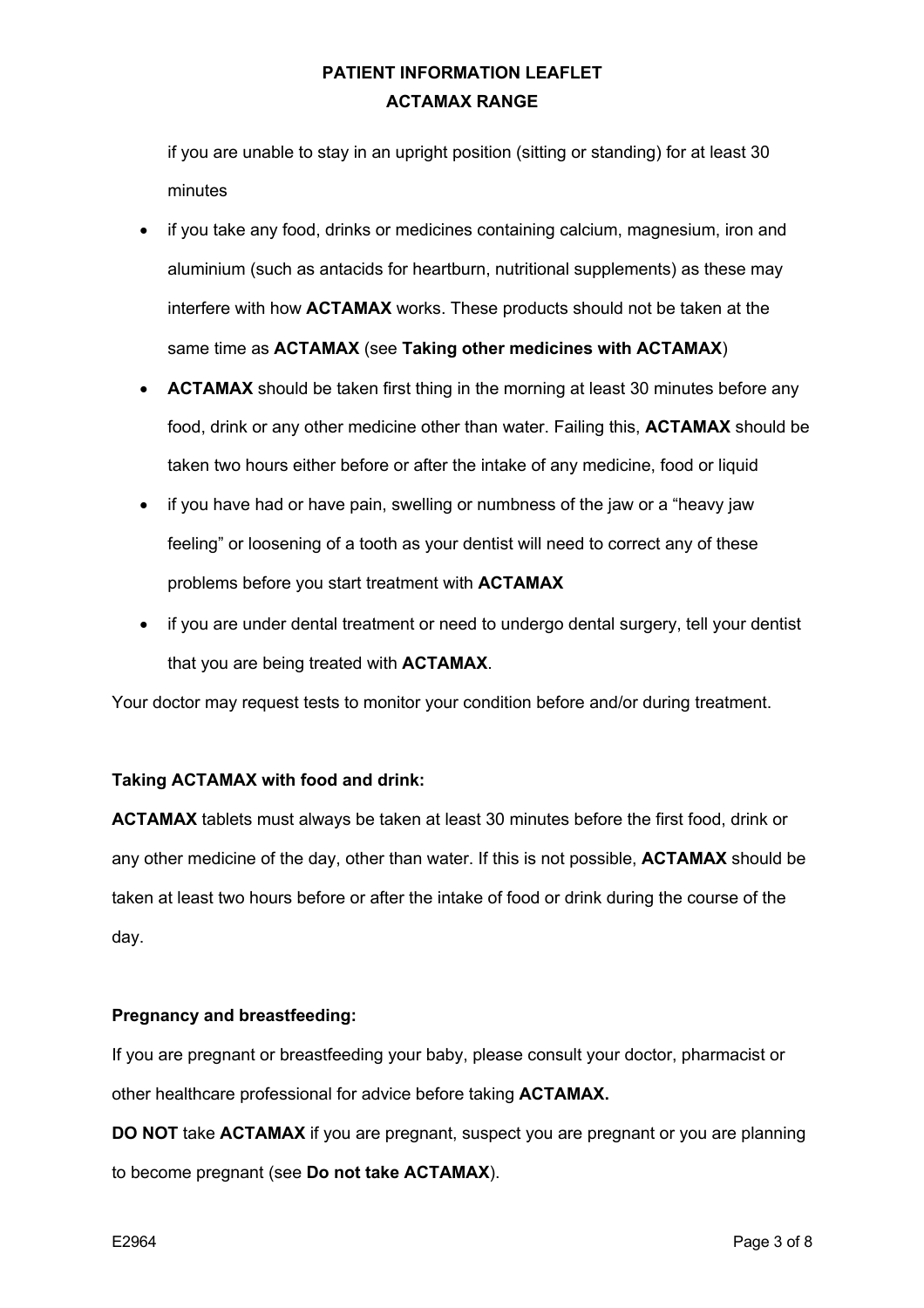# **DO NOT** take **ACTAMAX** if you are breastfeeding your baby (see **Do not take ACTAMAX**).

## **Driving and using machinery:**

**ACTAMAX** should not have any effect on your ability to drive and use machinery. Do not operate machinery or drive a vehicle until you know how **ACTAMAX** affects you.

#### **Important information about some of the ingredients of ACTAMAX:**

**ACTAMAX** contains lactose. Patients with the rare hereditary conditions of lactose or galactose intolerance should not take **ACTAMAX.**

**ACTAMAX** contains lactose which may have an effect on the control of your blood sugar if you have diabetes mellitus.

## **Taking other medicines with ACTAMAX:**

Always tell your healthcare professional if you are taking any other medicine.

(This includes complementary or traditional medicines.)

Medicines containing calcium, magnesium, iron and aluminium, including antacids, mineral supplements and some certain laxatives may interfere with the absorption of **ACTAMAX** and should not be taken at the same time (see **Take special care ACTAMAX**).

## **4. HOW TO TAKE ACTAMAX:**

Do not share medicines prescribed for you with any other person. Always take **ACTAMAX** exactly as your doctor has instructed you.

The dosage and dosage interval will be determined by your condition.

You should check with your doctor or pharmacist if you are unsure.

The usual dose is:

**ACTAMAX 5 mg**: one tablet every day.

**ACTAMAX 35 mg**: one tablet once a week on the same day of the week.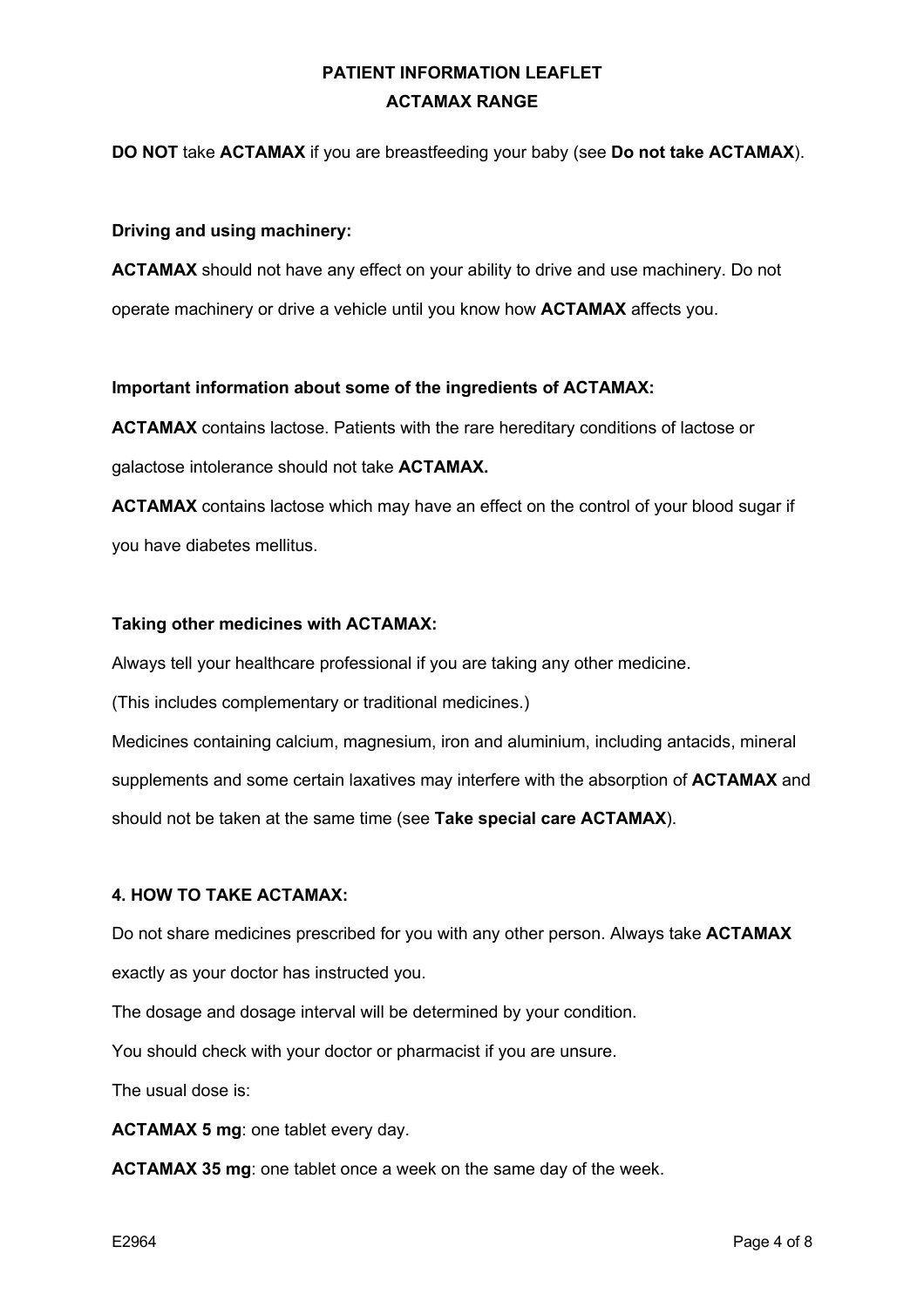**ACTAMAX** must always be taken at least 30 minutes before the first food, liquid or any other medicine of the day other than water, at least two hours before or after food or liquid at any other time of the day and at least 30 minutes before going to bed. **ACTAMAX** should not be taken at bedtime or before getting up in the morning. The tablets must be swallowed whole and not sucked or chewed. Food, beverages and medicines containing calcium, magnesium, iron and aluminium may interfere with the absorption of **ACTAMAX** and should not be taken at the same time.

You should take **ACTAMAX** while in an upright position with a glass of plain water (≥ 120 ml) to aid delivery to the stomach. You should not lie down for 30 minutes after taking the tablet (see **Take special care ACTAMAX**).

Take **ACTAMAX** preferably on arising in the morning.

If you have the impression that the effect of **ACTAMAX** is too strong or too weak, tell your doctor or pharmacist.

## **If you take more ACTAMAX than you should**

In the event of an overdose, consult your doctor or pharmacist immediately. If neither is available, contact the nearest hospital or poison control centre.

## **If you forget to take a dose of ACTAMAX:**

## **ACTAMAX 5 mg:**

If you miss a dose, take it as soon as you remember. Two tablets should not be taken on the same day.

Do not take a double dose to make up for forgotten individual doses.

# **ACTAMAX 35 mg:**

If a dose is missed, one **ACTAMAX** tablet should be taken on the day that the tablet is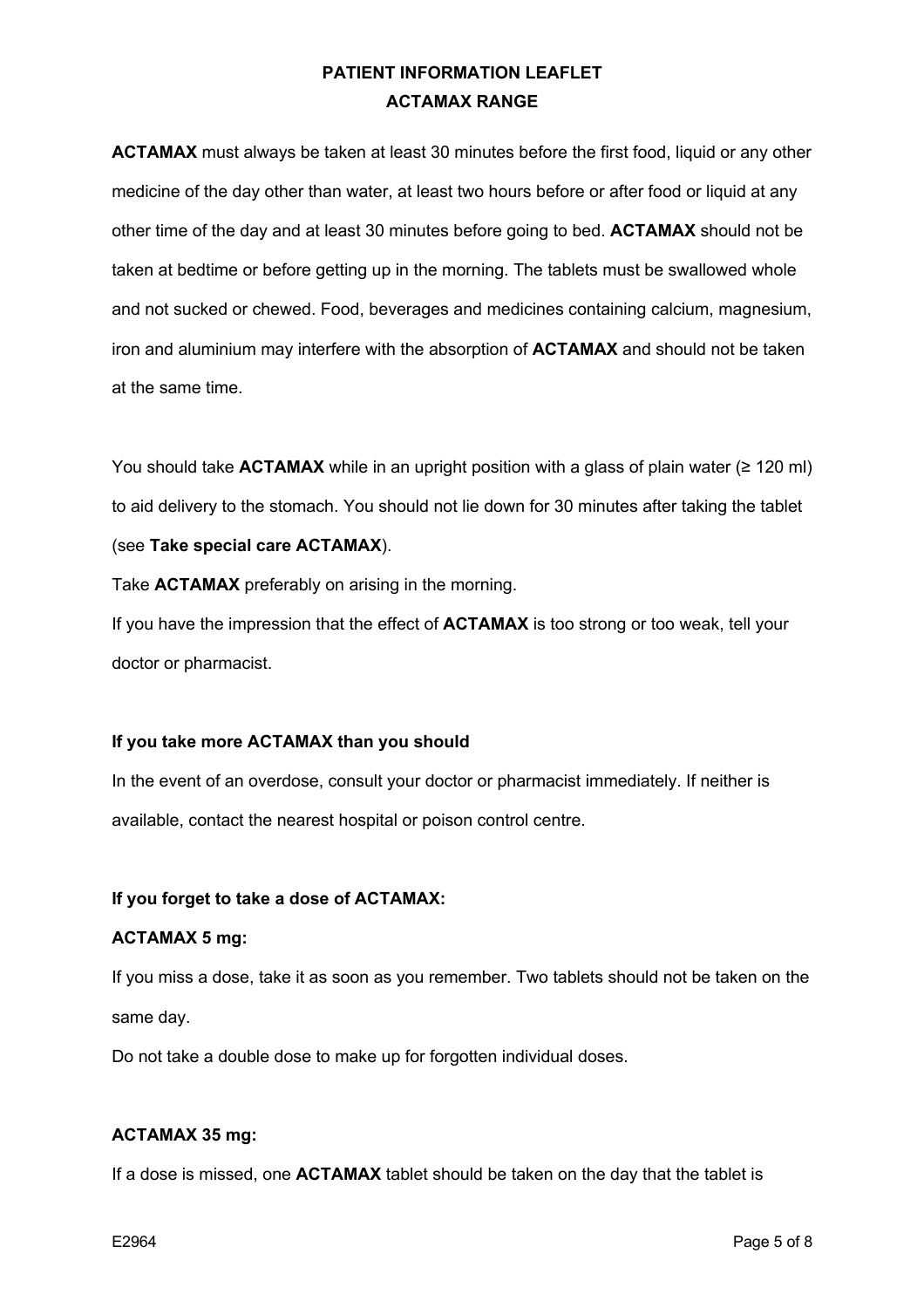remembered.

Patients should then return to taking one tablet once a week on the day the tablet is normally taken. Do not take a double dose to make up for forgotten individual doses.

# **Effects when treatment with ACTAMAX is stopped:**

It is important that you continue the course of treatment. Do not stop taking **ACTAMAX** unless your doctor tells you to do so.

# **5. POSSIBLE SIDE EFFECTS:**

**ACTAMAX** can have side effects. Not all side effects reported for **ACTAMAX** are included in this leaflet. Should your general health worsen, or if you experience any untoward effects while taking **ACTAMAX** please consult your doctor, pharmacist or other healthcare professional for advice.

If any of the following happens, stop taking **ACTAMAX** and tell your doctor immediately or go to the casualty department at your nearest hospital:

- swelling of the hands, feet, ankles, lips, mouth or throat which may cause difficulty in breathing
- rash or itching.

These are all very serious side effects. If you have them, you may have had a serious allergic reaction to **ACTAMAX**. You may need urgent medical attention or hospitalisation

Tell your doctor immediately or go the casualty department at your nearest hospital if you notice any of the following:

- bruising easily (thrombocytopenia)
- weakness, fatigue, weight loss, headache (symptoms of a condition called vasculitis)
- Stevens-Johnson syndrome (a life threatening skin disorder with symptoms such as a red-purplish rash and blisters)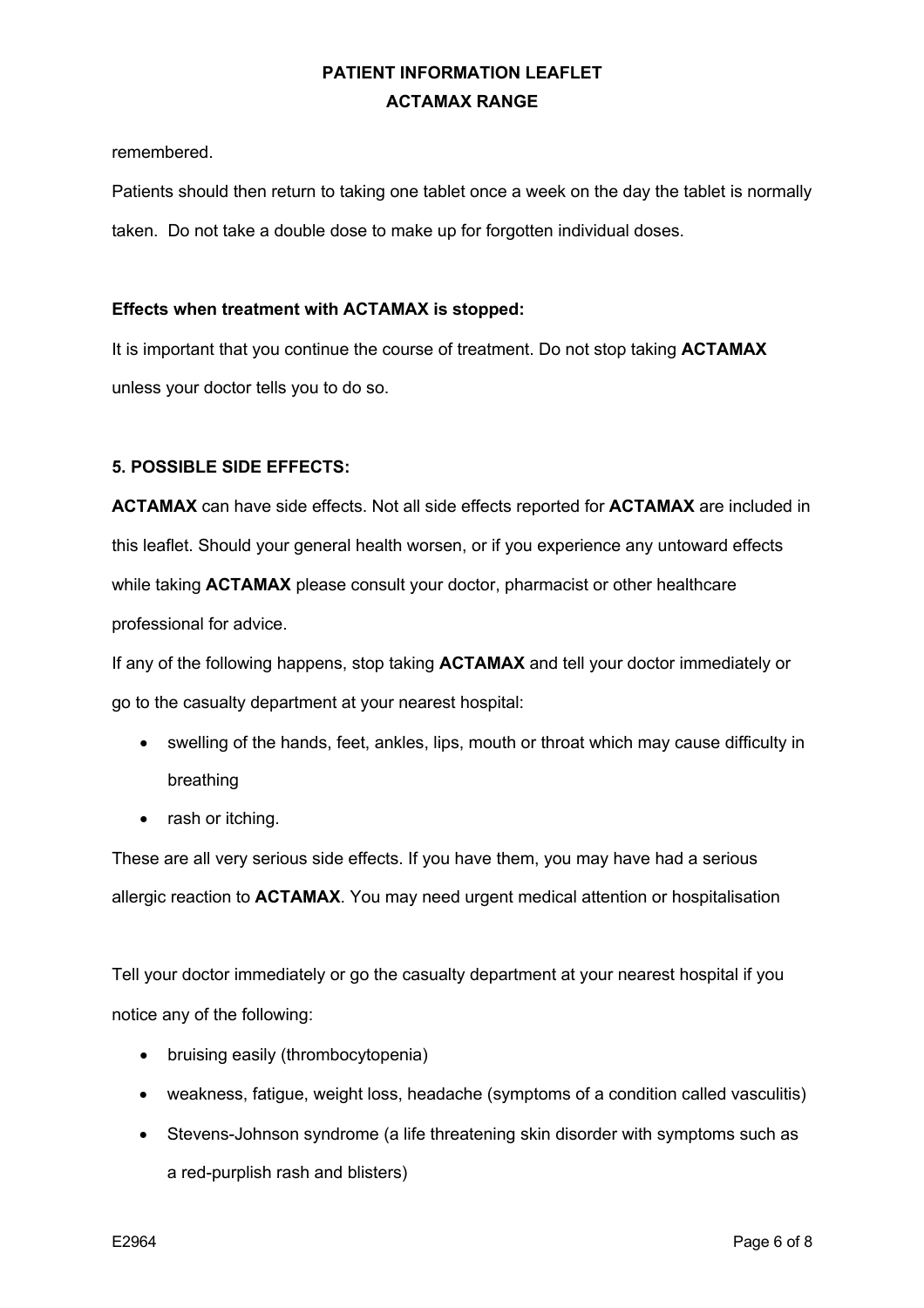- severe bone, joint or muscle pain
- thigh or groin pain (which may be a side effect of a bone fracture)
- swelling in any part of the body.

These are all serious side effects. You may need urgent medical attention.

Tell your doctor if you notice any of the following:

Frequent side effects:

- indigestion, nausea, vomiting, abdominal pain, diarrhoea, constipation, abdominal pain, gastritis
- dry eyes, eye pain and inflammation, conjunctivitis (pink eye)
- headache.

Less frequent side effects:

- pain, swelling, redness, or other signs of infection in the gums or sockets that don't heal after dental work
- anaemia, abnormal blood test results
- inflammation (swelling), narrowing or ulcer of the oesophagus (tube that goes to the stomach with symptoms such as difficulty or pain when swallowing), swelling of the tongue
- blurred vision, abnormal vision, vision disturbances
- abnormal liver function test results
- skin rashes or other skin conditions, such as flushing, hives, itching, dry skin, and hair-loss to serious skin conditions causing blisters and peeling, tissue damage
- fever, chills
- general feeling of discomfort or being unwell.

# **6. STORING AND DISPOSING OF ACTAMAX:**